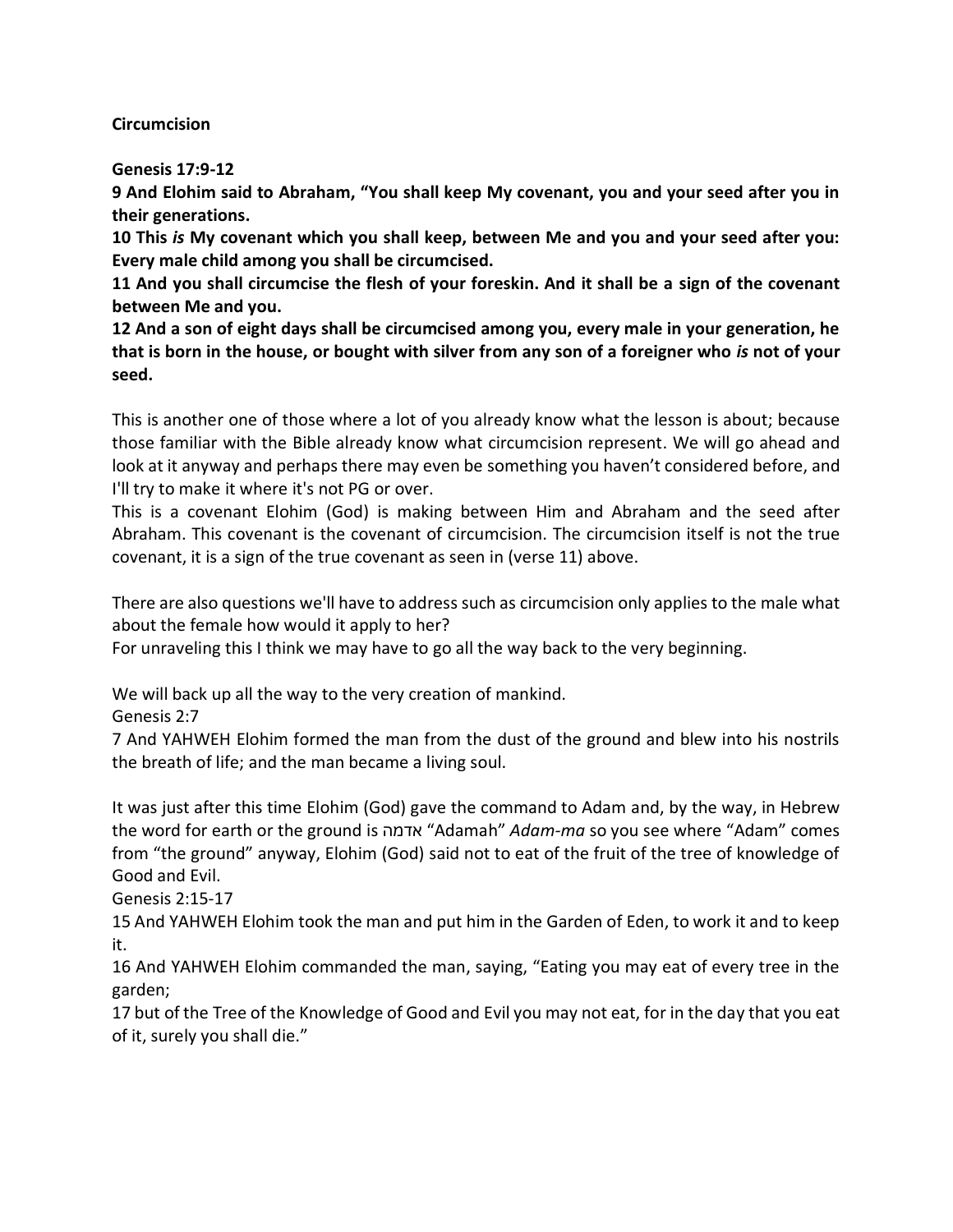I would like for you to take note that the woman has not yet been created, Elohim (God) gave the command to the man before woman was created therefore, man would obviously have to relate the information to the woman.

The man was created however, there is no mate for him therefore, a mate will still have to be created, of course we know from Reading the Bible before that he created all the animals and brought them before Adam but there was no suitable mate found for him. Elohim (God) had to put Adam into a deep sleep.

Genesis 2:18

18 And YAHWEH Elohim said, "It is not good, the man being alone. I will make a helper suited to him."

Genesis 2:21

21 And YAHWEH Elohim caused a deep sleep to fall on the man, and he slept. And He took one side of his body and closed the flesh of the body.

This is another one of those areas where there are assumptions made like the forbidden fruit where it is widely taught that the forbidden fruit was an apple, however, apple is never mentioned in the Bible as the forbidden fruit.

It is widely believed that woman was made from the rib of a man however, the Hebrew word used is צלע tsela said as *t-say-law* It almost appears that it could be one side was formed into the woman. The same Hebrew word צלע is used in multiple places in the Bible. To show a couple. Exodus 25:12

12 And you shall cast four rings of gold for it and shall put *it* on its four feet; two rings on its one side, and two rings on the second side.

Exodus 26:35

35 And you shall set the table outside the veil, and the lamp across from the table on the side of the tabernacle southward. And you shall put the table on the north side.

In these two verses the word "side" that I underlined is the same Hebrew word צלע used each time; as seen the word rib just would not fit. Because it's Adamsside they may have assumed rib.

Also, as we see from the next verse in Genesis.

Genesis 2:22

22 And YAHWEH Elohim formed the side which He had taken from the man into a woman and brought her to the man.

This would also explain why the word flesh was used, not only bone and the word bone is plural, bones.

Genesis 2:23

23 And the man said, "This now at last is bone from my bones, and flesh from my flesh; For this shall be called Woman, because from man this has been taken."

This also explains (verse 24) because two halves make a whole, therefore, at marriage the two halves are one.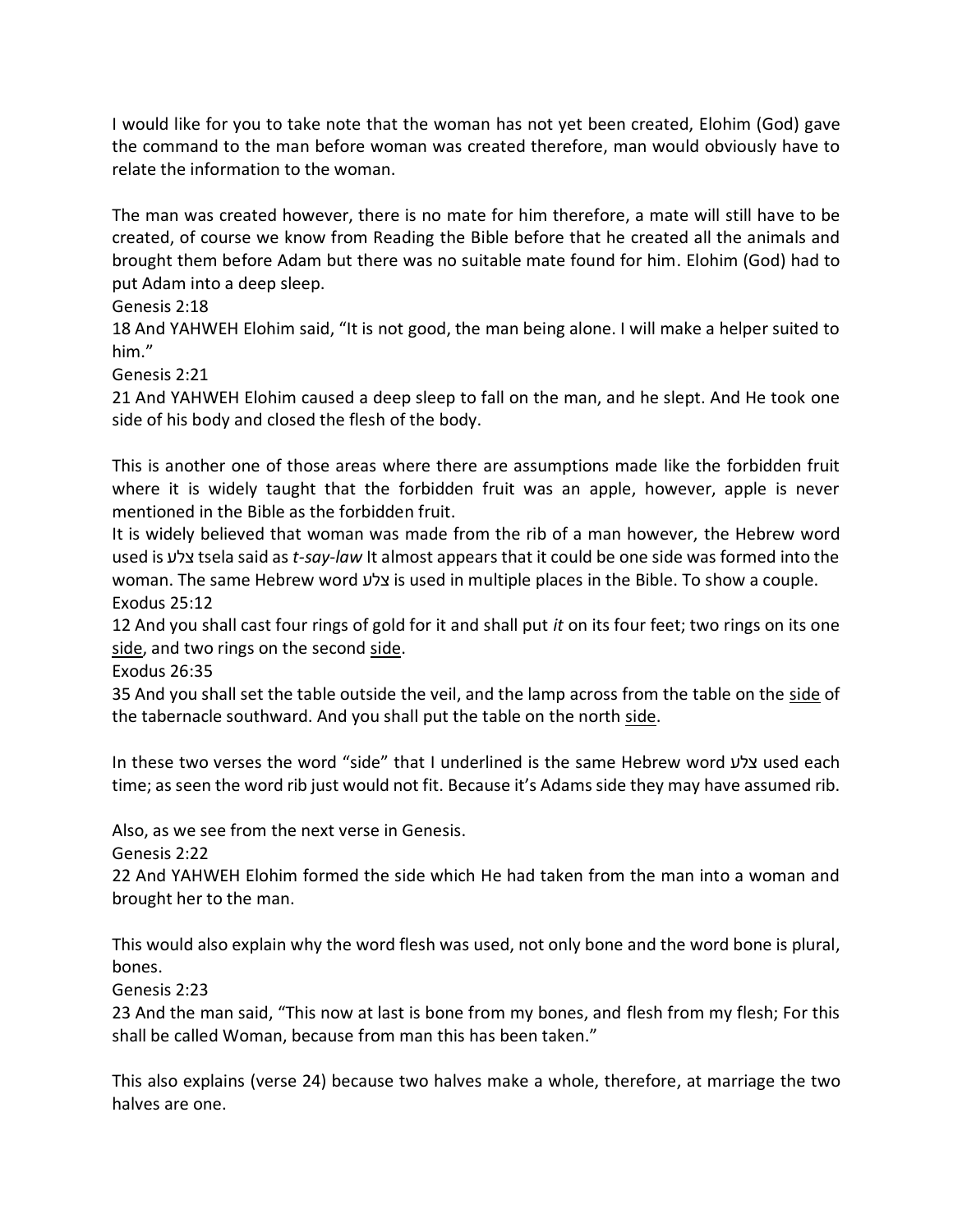Genesis 2:24-25

24 Therefore, a man shall leave his father and his mother, and shall cleave to his wife and they shall become one *(unified)* flesh.

25 And they were both naked, the man and his wife, and they were not ashamed.

This really had nothing to do with circumcision, but I had to explain it. Now, we will move on to the next chapter. The next chapter where we will look again at the fall of man, and keep in mind the woman was told by her husband and told that it came from Elohim (God). So, I didn't know is not an excuse.

## Genesis 3:6-7

6 And the woman saw that the tree *was* good for food, and that it *was* pleasant to the eyes, and the tree *was* desirable to make *one* wise. And she took of its fruit and ate; and she also gave to her husband with her, and he ate.

7 And the eyes of both were opened, and they knew that they *were* naked. And they sewed leaves of the fig tree and made girdles for themselves.

Now we'll jump ahead a little bit farther to where Elohim (God) is speaking to Adam and Eve about their disobedience and giving the consequence for their disobedience. Elohim (God) has already dealt with the Serpent, now He's focusing on the man and woman. Genesis 3:16

16 He said to the woman, "I will greatly increase your sorrow and your conception; you shall bear sons in sorrow, and your desire shall be toward your husband; and he shall rule over you."

Although there is a lot more in this verse to extract, we may look at it at another time on a different subject, right now we want to keep in focus the topic of circumcision. So, we'll look at what Elohim (God) has to say to man and compare it to what is said to the woman. Genesis 3:17

17 And He said to the man, "Because you have listened to the voice of your wife and have eaten of the tree about which I commanded you, saying, 'you shall not eat *from* it,' the ground *shall be*  cursed because of you; you shall eat of it in sorrow all the days of your life.

We didn't look at what Elohim (God) said to Satan, He Cursed Satan himself, (if you want you can read of it in Genesis 3:14-15), we just don't want to look at it right now, with the man there was also a curse, however, the curse was on the ground. Elohim (God) also said to the man, "… and have eaten of the tree about which I commanded you, saying, 'you shall not eat *from* it,' …" To the woman he never mentioned the word "cursed."

Keep that in mind, that is something of importance. We need to move on.

Sin at the fall of man entered humanity, but we need to look at how sin goes from one person to another at conception. If everyone who is born is sinful, then The Messiah would also be sinful, but we know that The Messiah knew no sin. The Messiah was the only one born on earth who was without sin. However, the Psalmist says,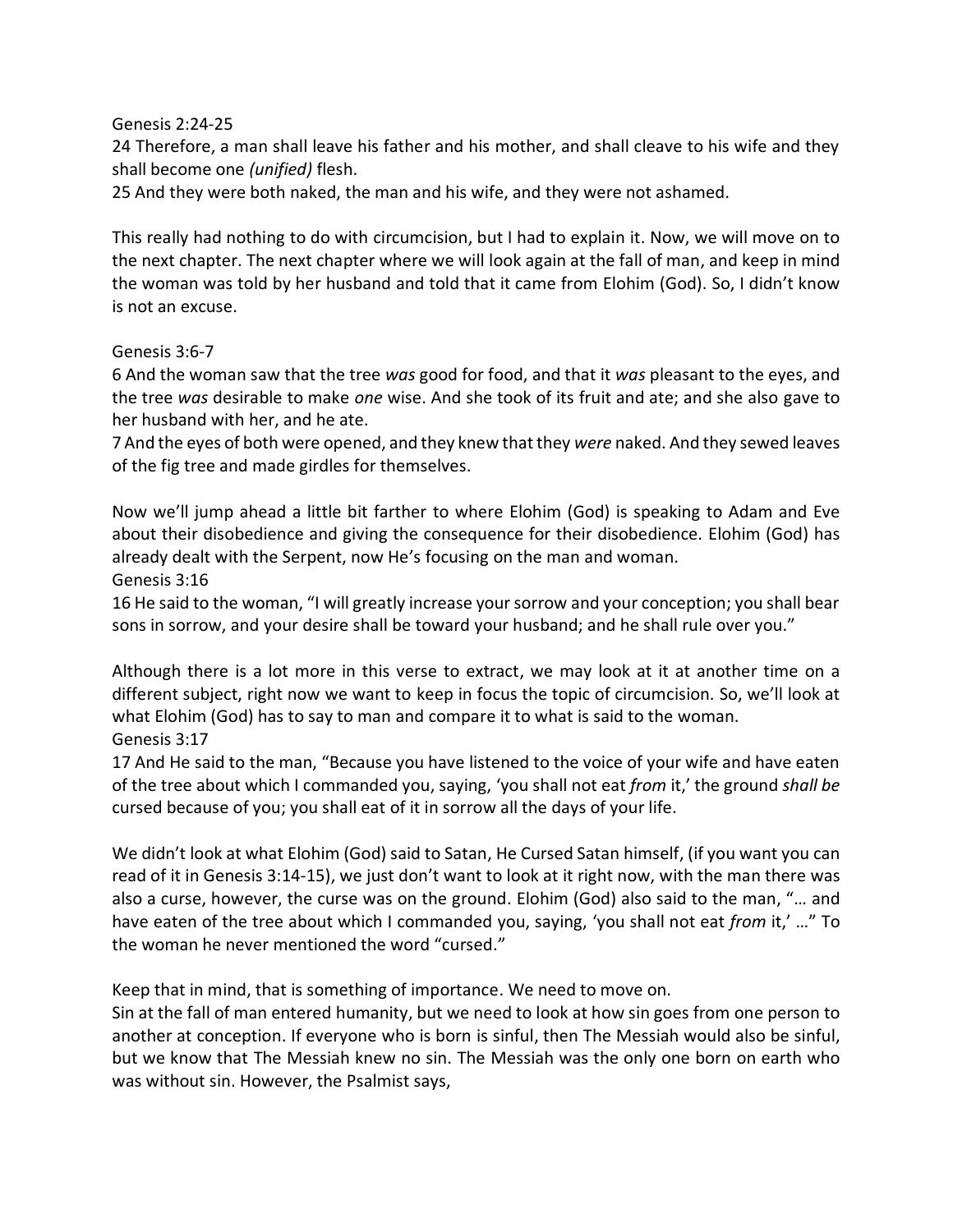Psalms 51:5

5 Behold, I was brought forth in iniquity, and in sin my mother conceived me.

The Psalmist is saying he was in sin from conception. So, if we are in sin from conception then how is it that The Messiah is without sin for He was born of a woman.

Galatians 4:4

4 But when the fullness of the time came, YAHWEH sent forth His Son, having come into being out of a woman, being subject to the Law,

We see from this, not everyone that is born of a woman is sinful, for we see in Galatians that The Messiah was born of a woman. Although, He was subject to the Law. And from Psalms we see where David said in sin my mother conceived me. We need to look at the difference between their birth, more specifically their conception. We read of The Messiah, in Matthew.

Matthew 1:23

23 "Behold! The virgin will conceive in her womb and will bear a son, and they will call His name Emmanuel," which is interpreted, our "Elohim is with us."

Next, we read of Yahshua (Jesus) in Luke.

Luke 1:26-33

26 And in the sixth month, the cherub Gabriel was sent from the presence of Elohim to Galilee to the city whose name is Nazareth,

27 to a virgin who had been betrothed to a man whose name was Joseph, of the house of David and the virgin's name was Mariam.

28 And entering, the cherub said to her, "Peace to you full of grace! Our Adonai is with you. You are blessed among women!"

29 And seeing this, she was disturbed at his word, and considered what kind of greeting this might be.

30 And the cherub said to her, "Do not fear, Mariam, for you have found grace from YAHWEH.

31 For behold you will receive conception and bear a son and you will call His name Yahshua.

32 This One will be great and will be called Son of the Most-High. And YAHWEH Elohim will give Him the throne of His father David.

33 And He will reign over the house of Jacob to the ages, and of His kingdom there will be no end."

We see from this a human female does not of herself conceive sin. I'm not saying by that, that woman is sinless, because remember how she was conceived; of a man. Remember when we were looking at creation of man and the fall of mankind, I said to keep something in mind. When Elohim (God) was dishing out the consequence of their disobedience, the woman was the only one where there was not a curse. What's up with that huh? If it wasn't for her … well, let's not get into that, man could have said no, but he was probably to use to saying, "yes dear".  $\odot$ 

Okay, back to it. So, you see, it is at conception that made the difference and why it was important that the woman be a virgin. This also explains the circumcision. Remember, I'm trying to keep